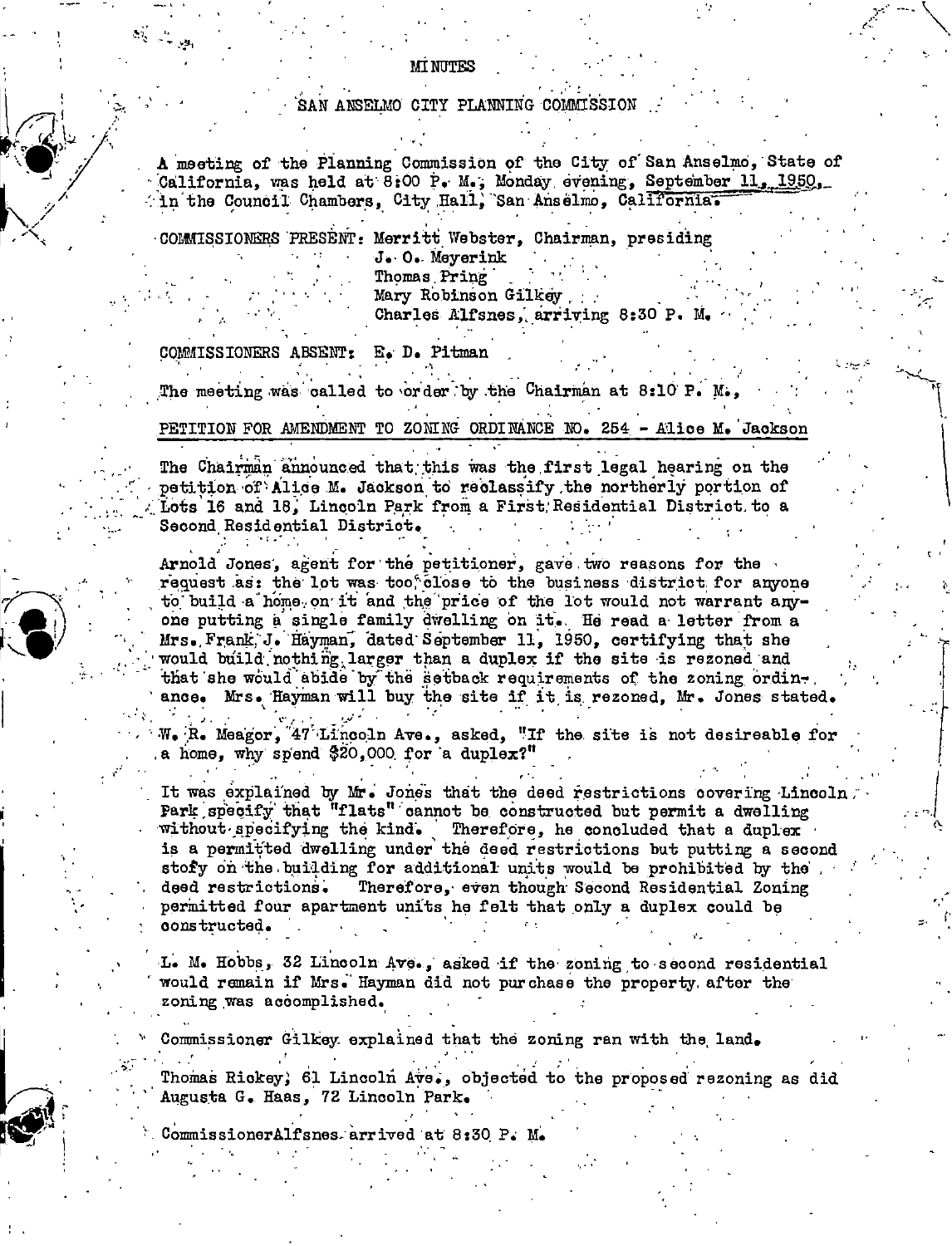A petition signed by 39 residents and property owners of Lincoln Park was read and ordered filed. The following reasons were given on said petition for objecting to the rezoning:

"1. Lincoln Park has long been developed and occupied for First Class Residential purposes only;

2. Multiple family dwellings would create a traffic hazard and contestion on a very narrow street;

3. Lowering of the District classification of the property would depreciate the value of surrounding first class residential property:

4. Granting of the request would constitute spot zoning in a residential area. '

Commissioner Gilkey explained the difference between deed restrictions and zoning; the deed restrictions being enforceable by the property owners in the courts through private suits and the zoning being enforceable by the City. If the Second Residential District was formed then a building. permit would have to be granted for four apartments if the request was made, even though this might be contrary to the deed restrictions. Then the private property owners would have to go to court to enforce the deed restrictions.

George Washburn, 19 Bank Street, stated, "I live directly across the street from this property in question. I have been looking at the dirty lot for fourteen years. It is a fire hazard. I am vitally interested because I am directly concerned. Art Smith, Mr. Troth and Mr. La Barr and I are all in favor of this rezoning because it is going to improve the outlook. Others don't come by. We are looking at it 24 hours a day."

Mr. Washburn also stated that he was an attorney at law and would go to the superior court to see that an apartment was not constructed but would favor permitting a duplex to be constructed.

C. H. Elliott, 62 Lincoln Avenue, brought out that Mr. Jones had mentioned the double protection of zoning and deed restrictions and then objected to taking away one of the means of protection, i. e. zoning.

Walter Condon, 46 Lincoln Park, expressed his opposition to the proposed rezoning

Emory Troth, 24 Lincon Park, thought a nice duplex would be an improvement in the Park.

Mr. Meagor expressed his opinion that such a rezoning would establish a precedent for future similar requests for the entire street to the bowling alley.

Mrs. Flanagan 65 Lincoln Park, objected to the granting of the petition, stating they did not feel that as property owners they should be called upon to protect and defend themselves in courts and by the hiring of attorneys. She thought there were other properties available for